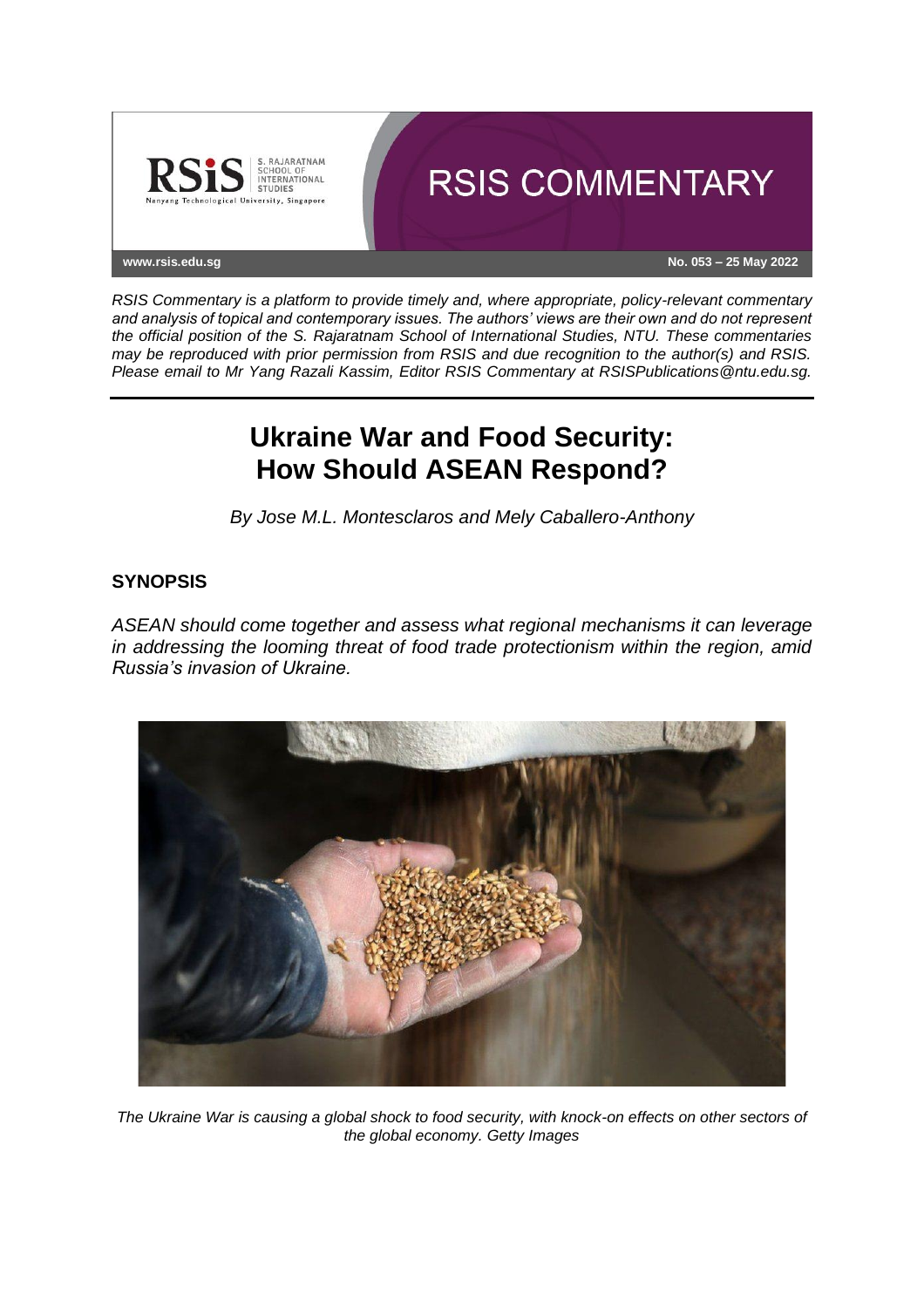### **COMMENTARY**

THE ONGOING war in Ukraine has raised serious concerns about global food security. The United Nations Food and Agriculture Organization's (UN FAO) Food Price Index [\(FPI\)](https://www.fao.org/worldfoodsituation/foodpricesindex/en/) reached an all-time high in March 2022, surpassing price levels in 2007-08 during when the global food price crisis occurred. The impact of the war on food security is best captured by the UN FAO's Director General who said that "the most significant threats (to food security) stem from conflict, and the associated humanitarian impact, together with multiple [overlapping crises.](https://news.un.org/en/story/2022/05/1118172)"

The escalating events and hike in food prices have led some countries to resort to protectionist policies, further aggravating food security concerns. India, for example, has imposed an export ban on wheat — one of the staples most affected by the ongoing war. In Southeast Asia, Indonesia's ban on palm oil exports and Malaysia's recent ban on chicken exports portend further protectionist actions by other countries in responding to the fluidity in the global food supply chains. Such trends require urgent collective efforts by countries in the region to address a looming disaster that can lead to cascading threats to human security. What can ASEAN do to respond to the shared threat of food insecurity?

## **Rice Bowls, Breadbaskets and the Global Food Supply Chain**

Cereal prices peaked in end-March to more than 70% higher than end-2019, based on the FAO's Cereal Price Index. While ASEAN is the world's "Rice Bowl", having two of the three top global rice exporters (Vietnam and Thailand), Russia and Ukraine are the world's "Breadbasket", contributing approximately 24% of global wheat exports.

Rice is the most widely consumed commodity across ASEAN, constituting half of total caloric intake, but the region nonetheless relies on international markets for its wheat and maize consumption.

Over the past decade, wheat imports by Indonesia, ASEAN's most populous country, have more than doubled from 4.8 million tonnes (2010) to close to 11 million tonnes (2019). Indonesia's largest use of wheat is for producing noodles (70%), followed by bread (20%) and cakes/biscuits (10%).

Wheat and maize also serve as feeds for livestock. Regional meat consumption has grown [rapidly,](https://www.fao.org/3/w8600t/w8600t04.htm) given growing populations and rising income-per-capita levels, [especially](https://www.ers.usda.gov/amber-waves/2019/april/southeast-asia-s-growing-meat-demand-and-its-implications-for-feedstuffs-imports/) in Indonesia, Malaysia, the Philippines and Vietnam.

Neither Russia nor Ukraine are expected to normalise exports in the coming months owing to the war. Al Jazeera's analysis shows that agricultural production in Ukraine's contested territories constitute a significant [23%](https://www.aljazeera.com/wp-content/uploads/2022/04/INTERACTIVE-WHEAT-PRODUCTION-UKRAINE-2.png?w=770&resize=770%2C759) of its agricultural output, which will likely remain unharvested in the near-term. Logistical challenges abound, since close to [50 percent](https://www.fao.org/3/cb9171en/cb9171en.pdf) of Ukraine's wheat is currently stored in areas where active fighting is taking place.

### **Rising Prices and Protectionism**

Compounding the disruptions in supply chains is rising protectionism, particularly in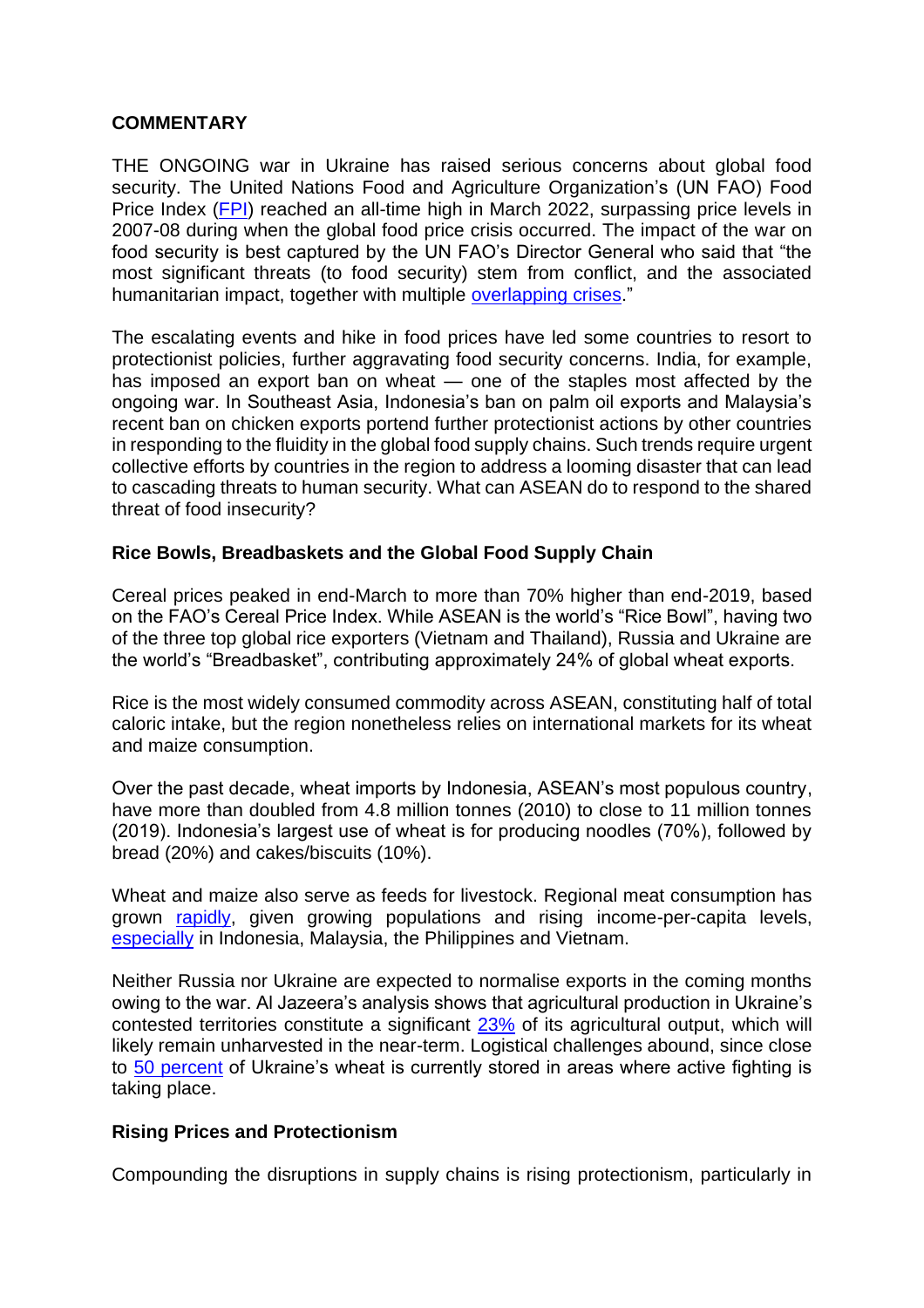palm oil exports. Vegetable oils (e.g., sunflower oil and palm oil) make up 10% of [consumers' diets globally,](https://www.ifpri.org/blog/impact-ukraine-crisis-global-vegetable-oil-market) mainly as cooking oil within households.

In end-April 2022, international vegetable oil prices increased to more than triple their pre-COVID-19 levels in end-2019. This is partly from reductions in Russian and Ukrainian exports of more than [50%](https://www.fao.org/3/cb9013en/cb9013en.pdf) of sales in global sunflower seeds, used for producing sunflower oil.

Since sunflower oil is a substitute for palm oil, conflict-induced disruptions to sunflower oil exports feed into higher vegetable oil prices globally, and in turn to rising domestic prices in Indonesia. Indonesia's palm oil prices have in fact risen to as high as IR 18,000 (US\$ 1.23) in March 2022.

Higher domestic prices translate to a larger fiscal burden for countries within and outside the region. Indonesia's decision to ban exports of palm oil in late April 2022 is driven by the need to ensure affordable food domestically; it is set on only lifting its export ban once domestic palm oil prices have returned to its normal level of IR 14,000 (US\$ 0.96). Extending the ban worsens international food prices. Thus, domestic worries on demand and supply of food items trump regional cooperation.

## **Wolf at ASEAN's Door?**

The wolf of trade protectionism is potentially at ASEAN's door. Palm oil makes up [58%](https://www.ifpri.org/blog/impact-ukraine-crisis-global-vegetable-oil-market) of the global vegetable oil trade, with Indonesia being the largest exporter of palm oil. Indonesia's protectionist policies may trigger similar actions by other ASEAN countries by aggravating the food price inflation brought about by the war.

A new wave of protectionism may extend beyond palm oil. There is growing risk of competition with [Middle Eastern and North African](https://www.cfr.org/in-brief/how-russias-war-ukraine-could-amplify-food-insecurity-mideast) countries, which are highly dependent on Russia and Ukraine for wheat and maize. Should these turn towards ASEAN's sources for these commodities, food prices will no doubt further increase.

To top it off, today's challenge extends further up the [supply chain,](https://www.csis.org/analysis/russia-ukraine-war-and-global-food-security-seven-week-assessment-and-way-forward) to include inputs such as fertilisers; Russia is the world's [top exporter](https://www.fao.org/3/cb9236en/cb9236en.pdf) of fertilisers, and yet, its trade and industry ministry recommended its traders to postpone fertiliser exports temporarily.

In general, export bans on commodities are not only knee-jerk reactions with shortterm gains, but could also potentially trigger retaliatory trade measures by affected countries, further disrupting food supply chains.

### **Strengthening Regional Cooperation**

In mid-April, the head of the World Trade Organisation and the United Nations World Food Program (among others) issued a [joint statement](https://www.wto.org/english/news_e/news22_e/igo_13apr22_e.htm) calling on countries to "keep trade open and avoid restrictive measures such as export bans on food or fertilizer".

While the disruptive effects of the war in Ukraine on food supply will continue until there is some resolution to the conflict, collective efforts must be strengthened to prevent its impact on global food security to worsen.